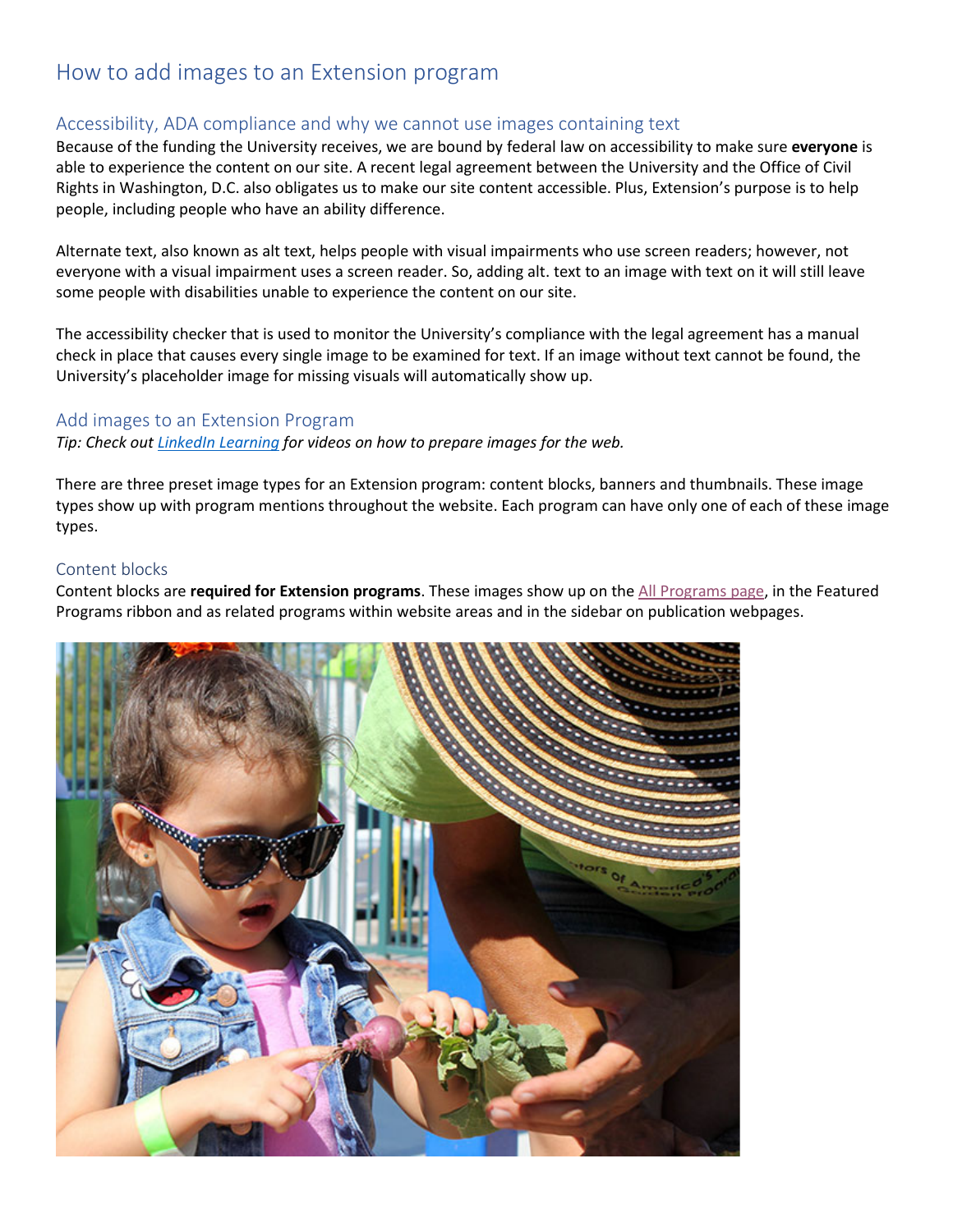Content blocks must be:

- 586x440px (4:3 ratio)
- Jpeg
- Less than 200kb

#### Banners

Banners are the long, skinny images that show up behind the program name on Extension program pages. These are optional – if you don't add one, a stock one will be used.



Banners must be:

- 1,440x480px
- Jpeg
- Less than 500kb

### **Thumbnails**

Thumbnails are what show up next to programs when a keyword search is performed in the "What do you want to learn about?" search field.



Thumbnails must be:

• 300x300px (1:1 ratio)